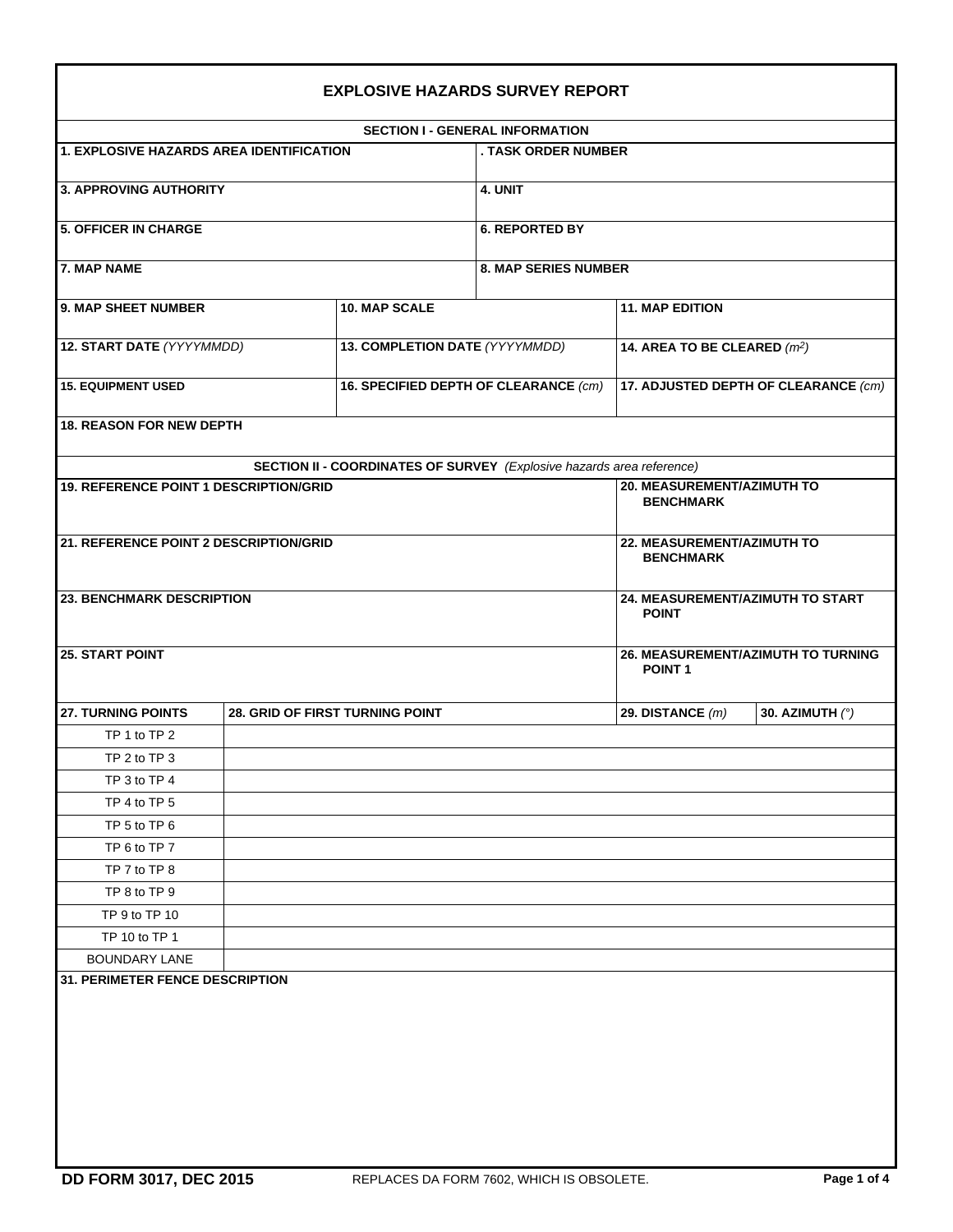| <b>SECTION III - TERRAIN INFORMATION</b>                                                                                              |                              |                                         |                                                   |                            |  |  |  |  |
|---------------------------------------------------------------------------------------------------------------------------------------|------------------------------|-----------------------------------------|---------------------------------------------------|----------------------------|--|--|--|--|
| <b>32. TYPE</b>                                                                                                                       |                              |                                         | <b>33. SOIL</b>                                   |                            |  |  |  |  |
| <b>URBAN</b><br><b>RURAL</b><br><b>INDUSTRIAL</b>                                                                                     |                              |                                         | <b>CLAY</b><br>LOAM                               | <b>CHALK</b>               |  |  |  |  |
| <b>AGRICULTURAL</b>                                                                                                                   | <b>WOODED</b><br><b>OPEN</b> |                                         |                                                   | METAL-CONTAMINATED         |  |  |  |  |
| <b>SWAMPY</b>                                                                                                                         |                              |                                         | <b>STONY</b><br>SAND<br><b>OTHER</b>              |                            |  |  |  |  |
| 34. SLOPE                                                                                                                             |                              |                                         | <b>35. DRAINAGE</b>                               |                            |  |  |  |  |
| 6 TO 10 PERCENT                                                                                                                       |                              |                                         |                                                   |                            |  |  |  |  |
| 0 TO 5 PERCENT                                                                                                                        |                              |                                         | NATURAL                                           | CANALS                     |  |  |  |  |
| 11 TO 15 PERCENT                                                                                                                      | 16 TO 20 PERCENT             |                                         | <b>DITCHES</b>                                    | <b>IRRIGATION CHANNELS</b> |  |  |  |  |
| 21 TO 25 PERCENT                                                                                                                      | <b>26 PLUS PERCENT</b>       |                                         | SEASONAL                                          | <b>REQUIRES DRAINING</b>   |  |  |  |  |
| <b>36. VEGETATION</b>                                                                                                                 |                              |                                         | <b>37. SUGGESTED METHOD OF VEGETATION REMOVAL</b> |                            |  |  |  |  |
| <b>HEAVY</b>                                                                                                                          | <b>MEDIUM</b>                |                                         | <b>BURNING</b>                                    | <b>CHEMICAL</b>            |  |  |  |  |
| LIGHT                                                                                                                                 | <b>GRASSY</b>                |                                         | <b>MECHANICAL</b>                                 | MANUAL                     |  |  |  |  |
| 38. OTHER                                                                                                                             |                              |                                         |                                                   |                            |  |  |  |  |
|                                                                                                                                       |                              |                                         |                                                   |                            |  |  |  |  |
|                                                                                                                                       |                              |                                         |                                                   |                            |  |  |  |  |
| <b>SECTION IV - BACKGROUND INFORMATION</b>                                                                                            |                              |                                         |                                                   |                            |  |  |  |  |
| 39. CONFIRMATION OR PRESENCE OF EXPLOSIVE HAZARDS                                                                                     |                              |                                         |                                                   |                            |  |  |  |  |
| ANTIPERSONNEL MINES                                                                                                                   |                              | <b>ANTITANK MINES</b>                   |                                                   | <b>ANTILIFT DEVICES</b>    |  |  |  |  |
| UNEXPLODED EXPLOSIVE ORDNANCE                                                                                                         |                              | <b>BOOBY TRAPS</b>                      |                                                   |                            |  |  |  |  |
| <b>40. NEAREST MAIN SUPPLY ROUTE/ALTERNATE SUPPLY ROUTE</b>                                                                           |                              |                                         |                                                   |                            |  |  |  |  |
|                                                                                                                                       |                              |                                         |                                                   |                            |  |  |  |  |
|                                                                                                                                       |                              |                                         |                                                   |                            |  |  |  |  |
|                                                                                                                                       |                              |                                         |                                                   |                            |  |  |  |  |
| <b>41. IMAGERY</b>                                                                                                                    |                              |                                         |                                                   |                            |  |  |  |  |
|                                                                                                                                       |                              |                                         |                                                   |                            |  |  |  |  |
|                                                                                                                                       |                              |                                         |                                                   |                            |  |  |  |  |
|                                                                                                                                       |                              |                                         |                                                   |                            |  |  |  |  |
| <b>42. AREA HISTORY/OTHER</b>                                                                                                         |                              |                                         |                                                   |                            |  |  |  |  |
|                                                                                                                                       |                              |                                         |                                                   |                            |  |  |  |  |
|                                                                                                                                       |                              |                                         |                                                   |                            |  |  |  |  |
|                                                                                                                                       |                              |                                         |                                                   |                            |  |  |  |  |
|                                                                                                                                       |                              |                                         |                                                   |                            |  |  |  |  |
|                                                                                                                                       |                              |                                         |                                                   |                            |  |  |  |  |
|                                                                                                                                       |                              |                                         | <b>SECTION V - DATA COLLECTOR INFORMATION</b>     |                            |  |  |  |  |
| <b>43. RECORDER</b>                                                                                                                   |                              |                                         |                                                   |                            |  |  |  |  |
| a. RECORDER NAME                                                                                                                      |                              |                                         | b. LOCATION                                       |                            |  |  |  |  |
|                                                                                                                                       |                              |                                         |                                                   |                            |  |  |  |  |
| c. DATE (YYYYMMDD)                                                                                                                    | d. SIGNATURE                 |                                         |                                                   |                            |  |  |  |  |
|                                                                                                                                       |                              |                                         |                                                   |                            |  |  |  |  |
| <b>44. VERIFIER</b>                                                                                                                   |                              |                                         |                                                   |                            |  |  |  |  |
| a. RECORDER NAME                                                                                                                      |                              |                                         | b. LOCATION                                       |                            |  |  |  |  |
|                                                                                                                                       |                              |                                         |                                                   |                            |  |  |  |  |
|                                                                                                                                       |                              |                                         |                                                   |                            |  |  |  |  |
| c. DATE (YYYYMMDD)                                                                                                                    | d. SIGNATURE                 |                                         |                                                   |                            |  |  |  |  |
|                                                                                                                                       |                              |                                         |                                                   |                            |  |  |  |  |
| <b>45. ENTERER</b>                                                                                                                    |                              |                                         |                                                   |                            |  |  |  |  |
| a. DATA ENTERED BY                                                                                                                    |                              |                                         |                                                   | <b>b. TOTAL NUMBER</b>     |  |  |  |  |
|                                                                                                                                       |                              |                                         |                                                   | OF PAGES                   |  |  |  |  |
|                                                                                                                                       |                              |                                         |                                                   |                            |  |  |  |  |
| c. DATE (YYYYMMDD)                                                                                                                    | d. SIGNATURE                 |                                         |                                                   |                            |  |  |  |  |
|                                                                                                                                       |                              |                                         |                                                   |                            |  |  |  |  |
|                                                                                                                                       |                              | <b>SECTION VI - SURVEY TEAM MEMBERS</b> |                                                   |                            |  |  |  |  |
| 46a. NAME                                                                                                                             |                              | b. RANK                                 | 47a. NAME                                         | b. RANK                    |  |  |  |  |
|                                                                                                                                       |                              |                                         |                                                   |                            |  |  |  |  |
| 48a. NAME                                                                                                                             |                              | b. RANK                                 | 49a. NAME                                         | b. RANK                    |  |  |  |  |
|                                                                                                                                       |                              |                                         |                                                   |                            |  |  |  |  |
|                                                                                                                                       |                              |                                         |                                                   |                            |  |  |  |  |
| <b>ATTACHMENTS (SKETCH MAPS):</b>                                                                                                     |                              |                                         |                                                   |                            |  |  |  |  |
| A. General Area Sketch: Indicates main road, towns, provincial and district boundaries, railroads, airfields, and so forth.           |                              |                                         |                                                   |                            |  |  |  |  |
| B. Detailed Area Sketch: Indicates explosive hazards area, area to be cleared, access roads, recommended control points and emergency |                              |                                         |                                                   |                            |  |  |  |  |
| landing zones, local landmarks, and so forth. Includes the magnetic north, the scale, and the legend.                                 |                              |                                         |                                                   |                            |  |  |  |  |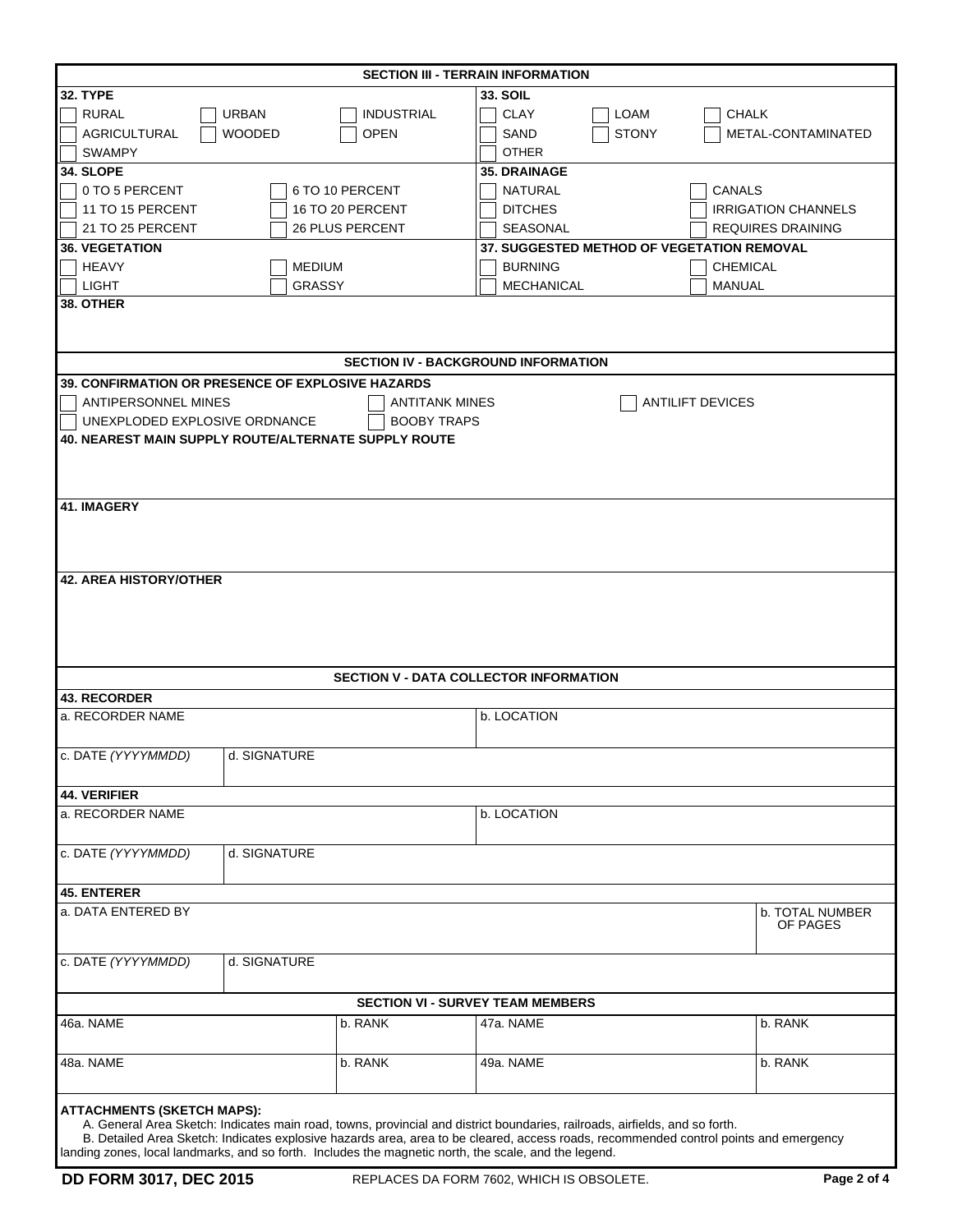